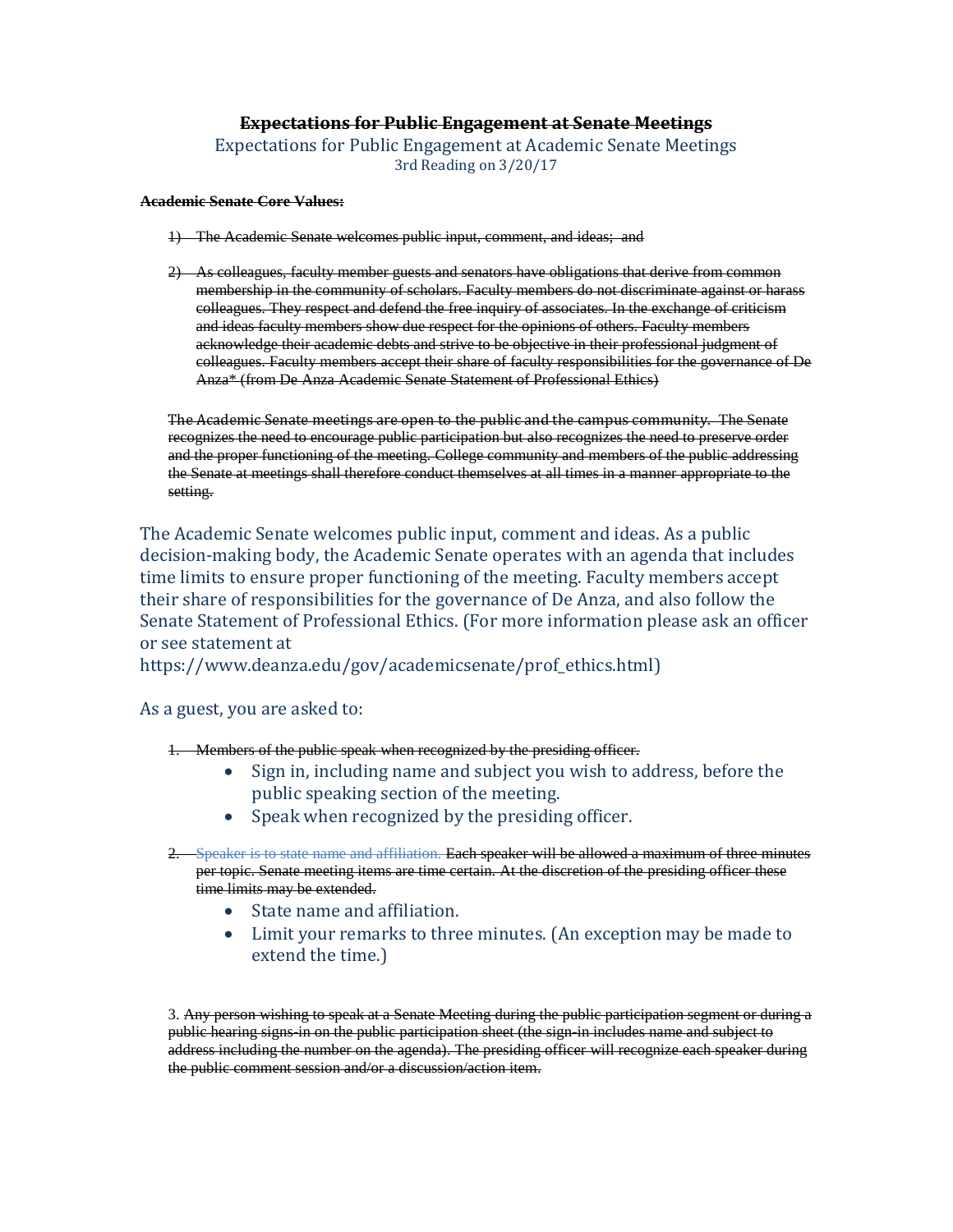4. In keeping with equity and professional decorum, members of the public Speakers should be mindful when choosing their words and avoid language that is disrespectful, makes assumptions or discriminates.

- Respect principles of equity and professional decorum by using collegial, non-discriminatory words.
- Show respect for the opinions of others, with only one person speaking at a time.
- Respect any request from the presiding officer or other Senate member to use different language, speak in a lower tone of voice, or stop speaking.

5. The presiding officer's role is to enforce the rules set forth above. Any member of the Senate may move to require him or her to do so, and an affirmative vote of a majority of the Senate will require him or her to do so. Any decision relating to enforcement of the rules set forth above may be appealed and overturned by a vote of a majority of the Senate members.

6. Any person who disregards the directives of the presiding officer in enforcing the rules will be barred from further participation and forfeit any balance of time remaining for his or her comments. At the discretion of the presiding officer, the person conducting themselves in a disorderly manner may be asked to leave the meeting.

 Leave the meeting if requested. An appeal can be made for such a request and for the full Executive Committee to make a determination. --------------------------------------------------------------------------------------------------

Guidelines for Public Engagement at Academic Senate Meetings

The Academic Senate welcomes public input, comment and ideas. As a public decision-making body, the Academic Senate operates with an agenda that includes time limits to ensure proper functioning of the meeting. Faculty members accept their share of responsibilities for the governance of De Anza, and also follow the Senate Statement of Professional Ethics adopted by the faculty as a whole.

As a guest, you are asked to:

- Sign in, including name and subject you wish to address, before the public speaking section of the meeting.
- State name and affiliation.
- Limit your remarks to three minutes. (An exception may be made to extend the time.)
- Respect principles of equity and professional decorum by using collegial, non-discriminatory words.
- Show respect for the opinions of others, with only one person speaking at a time.
- Respect any request from the presiding officer or other senate member to use different language, speak in a lower tone of voice, or stop speaking.